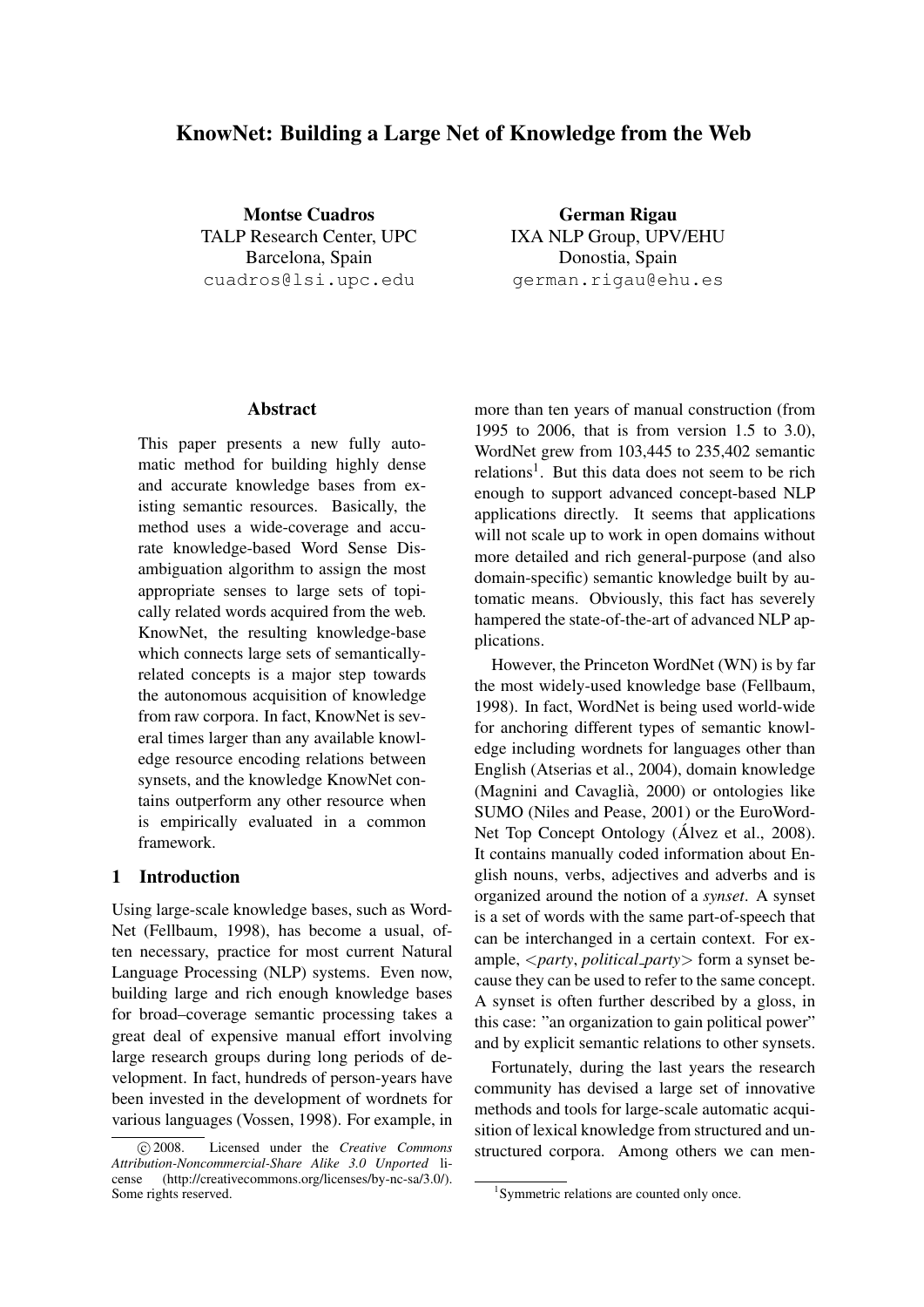tion eXtended WordNet (Mihalcea and Moldovan, 2001), large collections of semantic preferences acquired from SemCor (Agirre and Martinez, 2001; Agirre and Martinez, 2002) or acquired from British National Corpus (BNC) (McCarthy, 2001), large-scale Topic Signatures for each synset acquired from the web (Agirre and de Lacalle, 2004) or knowledge about individuals from Wikipedia (Suchanek et al., 2007). Obviously, all these semantic resources have been acquired using a very different methods, tools and corpora. As expected, each semantic resource has different volume and accuracy figures when evaluated in a common and controlled framework (Cuadros and Rigau, 2006).

However, not all these large-scale resources encode semantic relations between synsets. In some cases, only relations between synsets and words have been acquired. This is the case of the Topic Signatures acquired from the web (Agirre and de Lacalle, 2004). This is one of the largest semantic resources ever built with around one hundred million relations between synsets and semantically related words<sup>2</sup>.

A knowledge net or KnowNet (KN), is an extensible, large and accurate knowledge base, which has been derived by semantically disambiguating small portions of the Topic Signatures acquired from the web. Basically, the method uses a robust and accurate knowledge-based Word Sense Disambiguation algorithm to assign the most appropriate senses to the topic words associated to a particular synset. The resulting knowledge-base which connects large sets of topically-related concepts is a major step towards the autonomous acquisition of knowledge from raw text.

Table 1 compares the different volumes of semantic relations between synset pairs of available knowledge bases and the newly created KnowNets<sup>3</sup>.

Varying from five to twenty the number of processed words from each Topic Signature, we created automatically four different KnowNet versions with millions of new semantic relations between synsets. In fact, KnowNet is several times larger than WordNet, and when evaluated empirically in a common framework, the knowledge it contains outperforms any other semantic resource.

After this introduction, section 2 describes the Topic Signatures acquired from the web. Section

| Source                              | #relations |
|-------------------------------------|------------|
| Princeton WN3.0                     | 235,402    |
| Selectional Preferences from SemCor | 203,546    |
| eXtended WN                         | 550,922    |
| Co-occurring relations from SemCor  | 932,008    |
| New KnowNet-5                       | 231,163    |
| New KnowNet-10                      | 689,610    |
| New KnowNet-15                      | 1,378,286  |
| New KnowNet-20                      | 2,358,927  |

Table 1: Number of synset relations

3 presents the approach we followed for building highly dense and accurate knowledge bases from the Topic Signatures. In section 4, we present the evaluation framework used in this study. Section 5 describes the results when evaluating different versions of KnowNet and finally, section 6 presents some concluding remarks and future work.

# 2 Topic Signatures

Topic Signatures (TS) are word vectors related to a particular topic (Lin and Hovy, 2000). Topic Signatures are built by retrieving context words of a target topic from a large corpora. This study considers word senses as topics. Basically, the acquisition of TS consists of:

- acquiring the best possible corpus examples for a particular word sense (usually characterizing each word sense as a query and performing a search on the corpus for those examples that best match the queries)
- building the TS by selecting the context words that best represent the word sense from the selected corpora.

The Topic Signatures acquired from the web (hereinafter TSWEB) constitutes one of the largest semantic resource available with around 100 million relations (between synsets and words) (Agirre and de Lacalle, 2004). Inspired by the work of (Leacock et al., 1998), TSWEB was constructed using monosemous relatives from WN (synonyms, hypernyms, direct and indirect hyponyms, and siblings), querying Google and retrieving up to one thousand snippets per query (that is, a word sense), extracting the salient words with distinctive frequency using TFIDF. Thus, TSWEB consist of large ordered lists of words with weights associated to the polysemous nouns of WN1.6. The number of constructed topic signatures is 35,250 with an average size per signature of 6,877 words.

<sup>2</sup>Available at http://ixa.si.ehu.es/Ixa/resources/sensecorpus <sup>3</sup>These KnowNet versions are available at http://adimen.si.ehu.es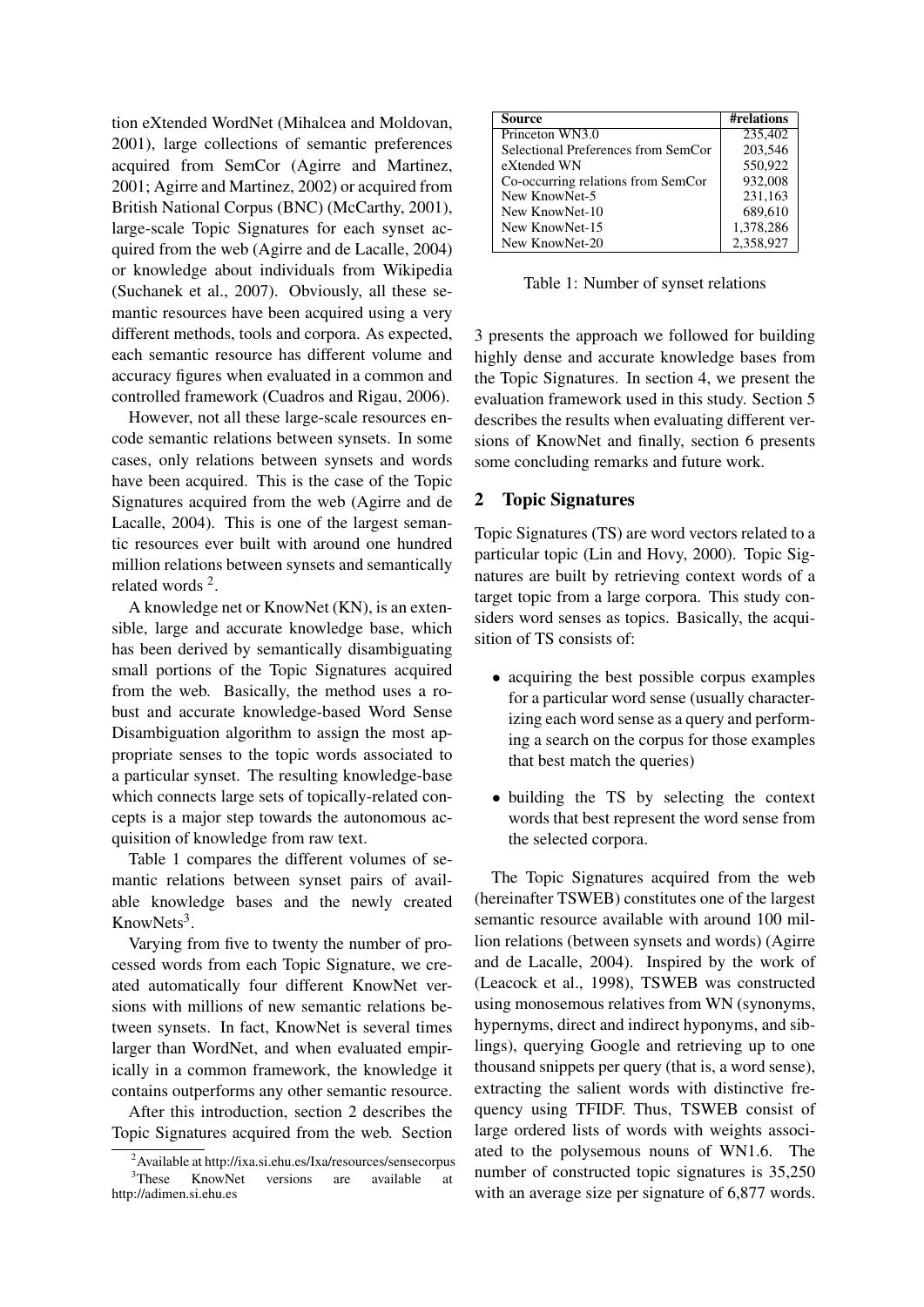| 0.0319 |
|--------|
| 0.0315 |
| 0.0300 |
| 0.0229 |
| 0.0218 |
| 0.0202 |
| 0.0189 |
| 0.0186 |
| 0.0148 |
| 0.0140 |
|        |

Table 2: TS of party#n#1 (first 10 out of 12,890 total words)

When evaluating TSWEB, we used at maximum the first 700 words while for building KnowNet we used at maximum the first 20 words.

For example, table 2 presents the first words (lemmas and part-of-speech) and weights of the Topic Signature acquired for party#n#1<sup>4</sup>.

## 3 Building highly connected and dense knowledge bases

We acquired by fully automatic means highly connected and dense knowledge bases by disambiguating small portions of the Topic Signatures obtained from the web, increasing the total number of semantic relations from less than one million (the current number of available relations) to millions of new and accurate semantic relations between synsets. We applied a knowledge–based all–words Word Sense Disambiguation algorithm to the Topic Signatures for deriving a sense vector from each word vector.

## 3.1 SSI-Dijkstra

We have implemented a version of the Structural Semantic Interconnections algorithm (SSI), a knowledge-based iterative approach to Word Sense Disambiguation (Navigli and Velardi, 2005). The SSI algorithm is very simple and consists of an initialization step and a set of iterative steps (see algorithm 1).

Given W, an ordered list of words to be disambiguated, the SSI algorithm performs as follows. During the initialization step, all monosemous words are included into the set I of already interpreted words, and the polysemous words are included in P (all of them pending to be disambiguated). At each step, the set I is used to disambiguate one word of P, selecting the word sense which is closer to the set I of already disambiguated words. Once a sense is selected, the word sense is removed from P and included into I. The algorithm finishes when no more pending words remain in P.

Algorithm 1 SSI-Dijkstra Algorithm

SSI (T: list of terms) for each  $\{t \in T\}$  do  $I[t] = \emptyset$ if  $t$  is monosemous then  $I[t] := the only sense of t$ else  $P := P \cup \{t\}$ end if end for repeat  $P' := F$ for each  $\{t \in P\}$  do  $BestSense := \emptyset$  $MaxValue := 0$ for each {sense s of t} do  $W[s] := 0$  $N[s] := 0$ for each {sense  $s' \in I$ } do  $w := DijkstraShortestPath(s, s')$ if  $w > 0$  then  $W[s] := W[s] + (1/w)$  $N[s] := N[s] + 1$ end if end for if  $N[s] > 0$  then  $NewValue := W[s]/N[s]$ if  $NewValue > MaxValue$  then  $MaxValue := NewValue$  $BestSense := s$ end if end if end for if  $MaxValue > 0$  then  $I[t] := Best Sense$  $P := P \setminus \{t\}$ end if end for until  $P \neq P'$ return  $(I, P)$ ;

Initially, the list I of interpreted words should include the senses of the monosemous words in W, or a fixed set of word senses<sup>5</sup>. However, when dis-

<sup>4</sup>This format stands for word#pos#sense.

<sup>5</sup> If no monosemous words are found or if no initial senses are provided, the algorithm could make an initial guess based on the most probable sense of the less ambiguous word of W.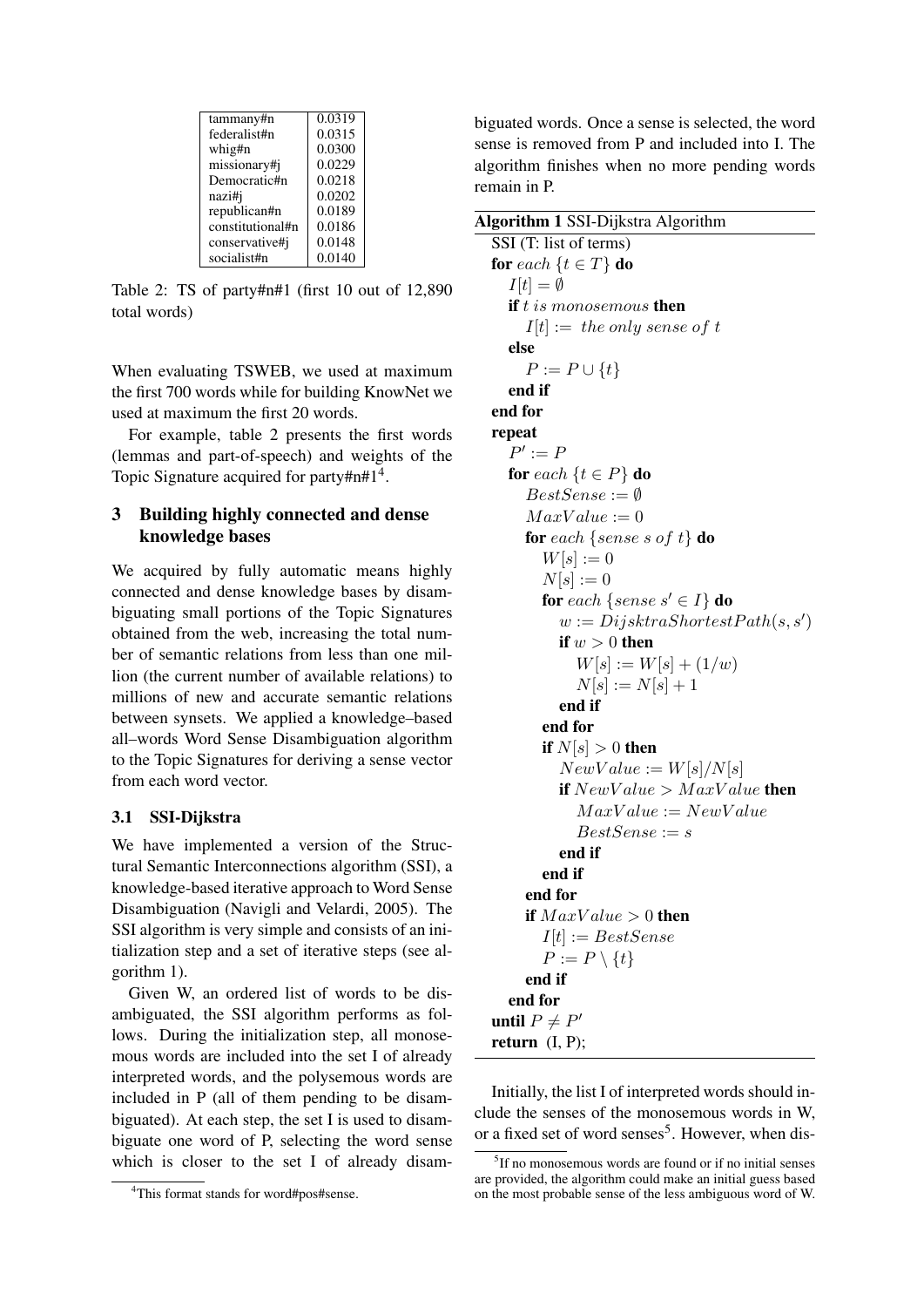ambiguating a TS of a word sense *s* (for instance party#n#1), the list I already includes *s*.

In order to measure the proximity of one synset to the rest of synsets of I, we use part of the knowledge already available to build a very large connected graph with 99,635 nodes (synsets) and 636,077 edges. This graph includes the set of direct relations between synsets gathered from WordNet and eXtended WordNet. On that graph, we used a very efficient graph library, Boost-Graph<sup>6</sup> to compute the Dijkstra algorithm. The Dijkstra algorithm is a greedy algorithm for computing the shortest path distance between one node an the rest of nodes of a graph. In that way, we can compute very efficiently the shortest distance between any two given nodes of a graph. We call this version of the SSI algorithm, SSI-Dijkstra.

SSI-Dijkstra has very interesting properties. For instance, it always provides the minimum distance between two synsets. That is, the algorithm always provides an answer being the minimum distance close or far. In contrast, the original SSI algorithm not always provides a path distance because it depends on a predefined grammar of semantic relations. In fact, the SSI-Dijkstra algorithm compares the distances between the synsets of a word and all the synsets already interpreted in I. At each step, the SSI-Dijkstra algorithm selects the synset which is closer to I (the set of already interpreted words).

Furthermore, this approach is completely language independent. The same graph can be used for any language having words connected to Word-Net.

#### 3.2 Building KnowNet

We developed KnowNet (KN), a large-scale and extensible knowledge base, by applying SSI-Dijkstra to each topic signature from TSWEB.

We have generated four different versions of KnowNet applying SSI-Dijkstra to only the first 5, 10, 15 and 20 words for each TS. SSI-Dijkstra used only the knowledge present in WordNet and eXtended WordNet which consist of a very large connected graph with 99,635 nodes (synsets) and 636,077 edges (semantic relations).

We generated each KnowNet by applying the SSI-Dijkstra algorithm to the whole TSWEB (processing the first words of each of the 35,250 topic signatures). For each TS, we obtained the direct relations from the topic (a word sense)

| KВ      | <b>WN+XWN</b> | #relations | #synsets |
|---------|---------------|------------|----------|
| KN-5    | $3.1\%$       | 231.163    | 39.864   |
| $KN-10$ | 5.0%          | 689,610    | 45.817   |
| $KN-15$ | $6.9\%$       | 1,378,286  | 48.521   |
| $KN-20$ | $8.5\%$       | 2.358.927  | 50,789   |

Table 3: Size and percentage of overlapping relations between KnowNet versions and WN+XWN

to the disambiguated word senses of the TS (for instance, party#n#1–>federalist#n#1), but also the indirect relations between disambiguated words from the TS (for instance, federalist#n#1– >republican#n#1). Finally, we removed symmetric and repeated relations.

Table 3 shows the overlaping percentage between each KnowNet and the knowledge contained into WordNet and eXtended WordNet, and the total number of relations and synsets of each resource. For instance, only 8,5% of the total direct relations included into WN+XWN are also present in KnowNet-20. This means that the rest of relations from KnowNet-20 are new. As expected, each KnowNet is very large, ranging from hundreds of thousands to millions of new semantic relations between synsets among increasing sets of synsets.

### 4 Evaluation framework

In order to empirically establish the relative quality of these new semantic resources, we used the evaluation framework of task 16 of SemEval-2007: Evaluation of wide coverage knowledge resources (Cuadros and Rigau, 2007).

In this framework all knowledge resources are evaluated on a common WSD task. In particular, we used the noun-sets of the English Lexical Sample task of Senseval-3 and SemEval-2007 exercises which consists of 20 and 35 nouns respectively. All performances are evaluated on the test data using the fine-grained scoring system provided by the organizers.

Furthermore, trying to be as neutral as possible with respect to the resources studied, we applied systematically the same disambiguation method to all of them. Recall that our main goal is to establish a fair comparison of the knowledge resources rather than providing the best disambiguation technique for a particular knowledge base. All knowledge bases are evaluated as topic signatures. That is, word vectors with weights associated to a particular synset which are obtained by collecting

<sup>6</sup> http://www.boost.org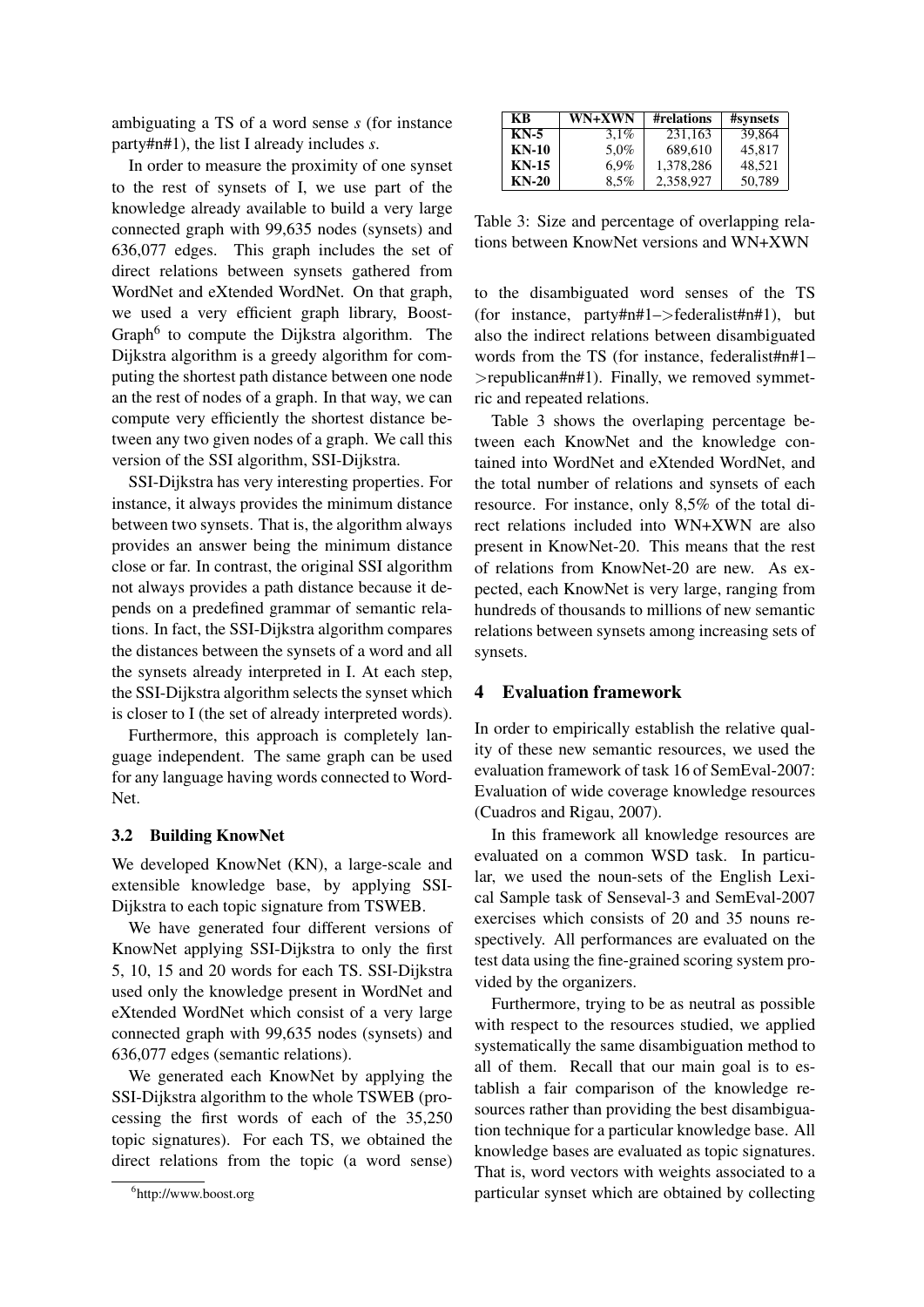those word senses appearing in the synsets directly related to the topics. This simple representation tries to be as neutral as possible with respect to the resources used.

A common WSD method has been applied to all knowledge resources. A simple word overlapping counting is performed between the topic signature representing a word sense and the test example<sup>7</sup>. The synset having higher overlapping word counts is selected. In fact, this is a very simple WSD method which only considers the topical information around the word to be disambiguated. Finally, we should remark that the results are not skewed (for instance, for resolving ties) by the most frequent sense in WN or any other statistically predicted knowledge.

### 4.1 Baselines

We have designed a number of baselines in order to establish a complete evaluation framework for comparing the performance of each semantic resource on the English WSD tasks.

RANDOM: For each target word, this method selects a random sense. This baseline can be considered as a lower-bound.

SEMCOR-MFS: This baseline selects the most frequent sense of the target word in SemCor.

WN-MFS: This baseline is obtained by selecting the most frequent sense (the first sense in WN1.6) of the target word. WordNet wordsenses were ranked using SemCor and other senseannotated corpora. Thus, WN-MFS and SemCor-MFS are similar, but not equal.

TRAIN-MFS: This baseline selects the most frequent sense in the training corpus of the target word.

TRAIN: This baseline uses the training corpus to directly build a Topic Signature using TFIDF measure for each word sense and selecting at maximum the first 450 words. Note that in WSD evaluation frameworks, this is a very basic baseline. However, in our evaluation framework, this "WSD baseline" could be considered as an upper-bound. We do not expect to obtain better topic signatures for a particular sense than from its own annotated corpus.

#### 4.2 Other Large-scale Knowledge Resources

In order to measure the relative quality of the new resources, we include in the evaluation a wide range of large-scale knowledge resources connected to WordNet.

WN (Fellbaum, 1998): This resource uses the different direct relations encoded in WN1.6 and WN2.0. We also tested  $WN^2$  using relations at distance 1 and 2,  $WN<sup>3</sup>$  using relations at distances 1 to 3 and  $WN<sup>4</sup>$  using relations at distances 1 to 4.

XWN (Mihalcea and Moldovan, 2001): This resource uses the direct relations encoded in eXtended WN.

spBNC (McCarthy, 2001): This resource contains 707,618 selectional preferences acquired for subjects and objects from BNC.

spSemCor (Agirre and Martinez, 2002): This resource contains the selectional preferences acquired for subjects and objects from SemCor.

MCR (Atserias et al., 2004): This resource integrates the direct relations of WN, XWN and spSemCor.

TSSEM (Cuadros et al., 2007): These Topic Signatures have been constructed using Sem-Cor.For each word-sense appearing in SemCor, we gather all sentences for that word sense, building a TS using TFIDF for all word-senses co-occurring in those sentences.

### 4.3 Integrated Knowledge Resources

We also evaluated the performance of the integration (removing duplicated relations) of some of these resources.

WN+XWN: This resource integrates the direct relations of WN and XWN. We also tested  $(WN+XWN)^2$  (using either WN or XWN relations at distances 1 and 2).

MCR (Atserias et al., 2004): This resource integrates the direct relations of WN, XWN and spSemCor.

WN+XWN+KN-20: This resource integrates the direct relations of WN, XWN and KnowNet-20.

## 5 KnowNet Evaluation

We evaluated KnowNet using the same framework explained in section 4. That is, the noun part of the test set from the English Senseval-3 and SemEval-2007 English lexical sample tasks.

### 5.1 Senseval-3 evaluation

Table 4 presents ordered by F1 measure, the performance in terms of precision (P), recall (R) and

<sup>&</sup>lt;sup>7</sup>We also consider those multiword terms appearing in WN.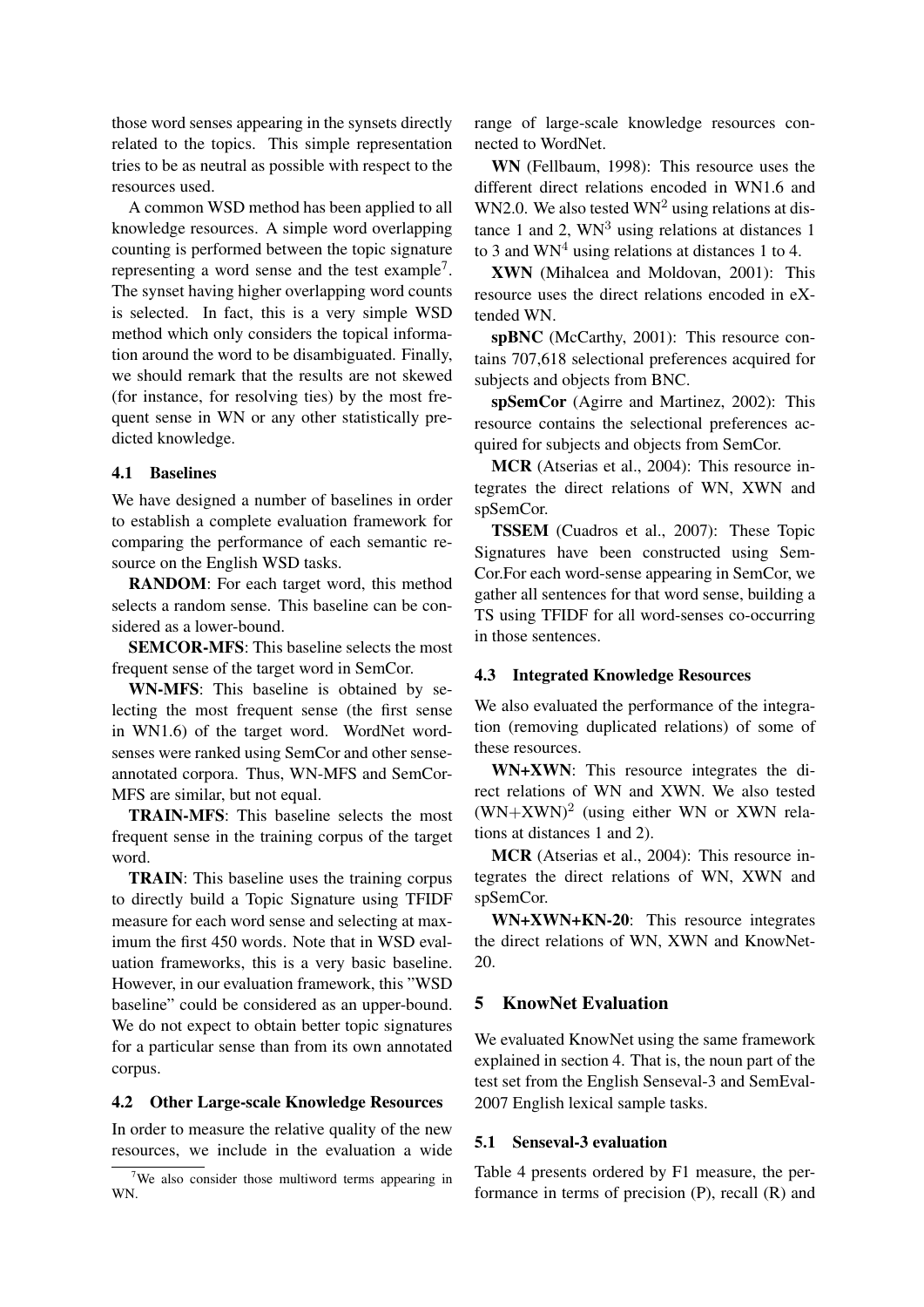| KB                | P    | R    | F1   | Av. Size |
|-------------------|------|------|------|----------|
| <b>TRAIN</b>      | 65.1 | 65.1 | 65.1 | 450      |
| <b>TRAIN-MFS</b>  | 54.5 | 54.5 | 54.5 |          |
| WN-MFS            | 53.0 | 53.0 | 53.0 |          |
| <b>TSSEM</b>      | 52.5 | 52.4 | 52.4 | 103      |
| <b>SEMCOR-MFS</b> | 49.0 | 49.1 | 49.0 |          |
| MCR <sup>2</sup>  | 45.1 | 45.1 | 45.1 | 26,429   |
| WN+XWN+KN-20      | 44.8 | 44.8 | 44.8 | 671      |
| MCR               | 45.3 | 43.7 | 44.5 | 129      |
| KnowNet-20        | 44.1 | 44.1 | 44.1 | 610      |
| KnowNet-15        | 43.9 | 43.9 | 43.9 | 339      |
| spSemCor          | 43.1 | 38.7 | 40.8 | 56       |
| KnowNet-10        | 40.1 | 40.0 | 40.0 | 154      |
| $(WN+XWN)^2$      | 38.5 | 38.0 | 38.3 | 5,730    |
| WN+XWN            | 40.0 | 34.2 | 36.8 | 74       |
| <b>TSWEB</b>      | 36.1 | 35.9 | 36.0 | 1,721    |
| <b>XWN</b>        | 38.8 | 32.5 | 35.4 | 69       |
| <b>KnowNet-5</b>  | 35.0 | 35.0 | 35.0 | 44       |
| WN <sup>3</sup>   | 35.0 | 34.7 | 34.8 | 503      |
| WN <sup>4</sup>   | 33.2 | 33.1 | 33.2 | 2,346    |
| $WN^2$            | 33.1 | 27.5 | 30.0 | 105      |
| spBNC             | 36.3 | 25.4 | 29.9 | 128      |
| WN                | 44.9 | 18.4 | 26.1 | 14       |
| <b>RANDOM</b>     | 19.1 | 19.1 | 19.1 |          |

Table 4: P, R and F1 fine-grained results for the resources evaluated at Senseval-3, English Lexical Sample Task.

F1 measure (F1, harmonic mean of recall and precision) of each knowledge resource on Senseval-3 and the average size of the TS per word-sense. The different KnowNet versions appear marked in bold and the baselines appear in italics.

As expected, RANDOM obtains the poorest result. The most frequent senses obtained from Sem-Cor (SEMCOR-MFS) and WN (WN-MFS) are both below the most frequent sense of the training corpus (TRAIN-MFS). However, all of them are far below to the Topic Signatures acquired using the training corpus (TRAIN).

The best results are obtained by TSSEM (with F1 of 52.4). The lowest result is obtained by the knowledge directly gathered from WN mainly because of its poor coverage (R of 18.4 and F1 of 26.1). Interestingly, the knowledge integrated in the MCR although partly derived by automatic means performs much better in terms of precision, recall and F1 measures than using them separately (F1 with 18.4 points higher than WN, 9.1 than XWN and 3.7 than spSemCor).

Despite its small size, the resources derived from SemCor obtain better results than its counterparts using much larger corpora (TSSEM vs. TSWEB and spSemCor vs. spBNC).

Regarding the baselines, all knowledge resources surpass RANDOM, but none achieves neither WN-MFS, TRAIN-MFS nor TRAIN. Only TSSEM obtains better results than SEMCOR-MFS and is very close to the most frequent sense of WN (WN-MFS) and the training (TRAIN-MFS).

Regarding the expansions and combinations, the performance of WN is improved using words at distances up to 2, and up to 3, but it decreases using distances up to 4. Interestingly, none of these WN expansions achieve the results of XWN. Finally,  $(WN+XWN)^2$  performs better than WN+XWN and MCR<sup>2</sup> slightly better than MCR<sup>8</sup>.

The different versions of KnowNet consistently obtain better performances as they increase the window size of processed words of TSWEB. As expected, KnowNet-5 obtain the lower results. However, it performs better than WN (and all its extensions) and spBNC. Interestingly, from KnowNet-10, all KnowNet versions surpass the knowledge resources used for their construction (WN, XWN, TSWEB and WN+XWN). In fact, KnowNet-10 also outperforms  $(WN+XWN)^2$  with much more relations per sense. Also interesting is that KnowNet-10 and KnowNet-20 obtain better performance than spSemCor which was derived from annotated corpora. However, KnowNet-20 only performs slightly better than KnowNet-15 while almost doubling the number of relations.

These initial results seem to be very promising. If we do not consider the resources derived from manually sense annotated data (spSemCor, MCR, TSSEM, etc.), KnowNet-10 performs better that any knowledge resource derived by manual or automatic means. In fact, KnowNet-15 and KnowNet-20 outperforms spSemCor which was derived from manually annotated corpora. This is a very interesting result since these KnowNet versions have been derived only with the knowledge coming from WN and the web (that is, TSWEB), and WN and XWN as a knowledge source for SSI-Dijkstra<sup>9</sup>.

Regarding the integration of resources, WN+XWN+KN-20 performs better than MCR and similarly to  $MCR<sup>2</sup>$  (having less than 50 times its size). Also interesting is that WN+XWN+KN-20 have better performance than their individual resources, indicating a complementary knowledge. In fact, WN+XWN+KN-20 performs much better than the resources from which it derives (WN, XWN and TSWEB).

<sup>8</sup>No further distances have been tested

<sup>9</sup> eXtended WordNet only has 17,185 manually labeled senses.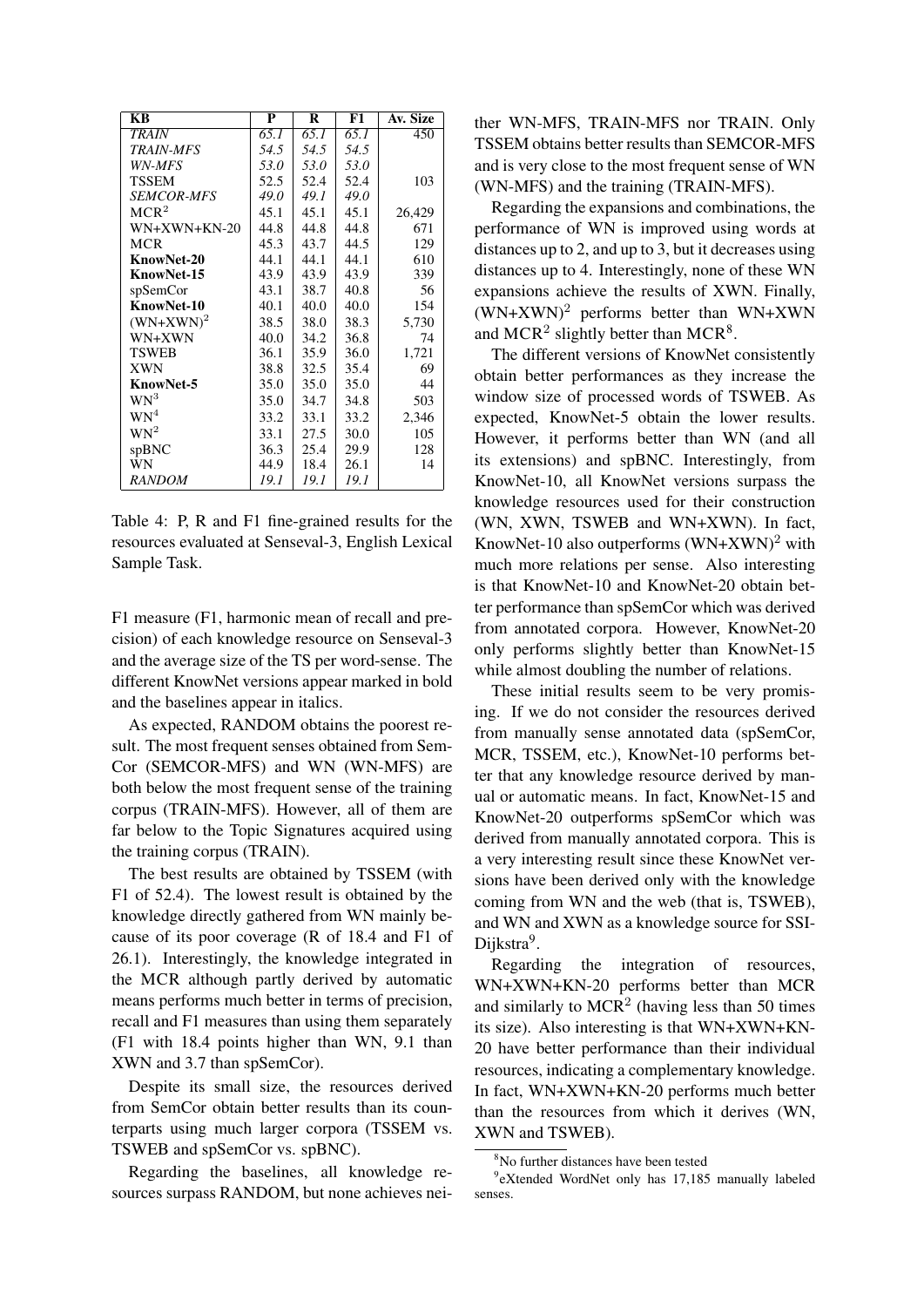| KB                | P    | R    | F1                 | Av. Size |
|-------------------|------|------|--------------------|----------|
| <b>TRAIN</b>      | 87.6 | 87.6 | $\overline{8}$ 7.6 | 450      |
| <b>TRAIN-MFS</b>  | 81.2 | 79.6 | 80.4               |          |
| WN-MFS            | 66.2 | 59.9 | 62.9               |          |
| $WN+XWN+KN-20$    | 53.0 | 53.0 | 53.0               | 627      |
| $(WN+XWN)^2$      | 54.9 | 51.1 | 52.9               | 5,153    |
| <b>TSWEB</b>      | 54.8 | 47.8 | 51.0               | 700      |
| KnowNet-20        | 49.5 | 46.1 | 47.7               | 561      |
| KnowNet-15        | 47.0 | 43.5 | 45.2               | 308      |
| <b>XWN</b>        | 50.1 | 39.8 | 44.4               | 96       |
| KnowNet-10        | 44.0 | 39.8 | 41.8               | 139      |
| WN+XWN            | 45.4 | 36.8 | 40.7               | 101      |
| <b>SEMCOR-MFS</b> | 42.4 | 38.4 | 40.3               |          |
| MCR               | 40.2 | 35.5 | 37.7               | 149      |
| <b>TSSEM</b>      | 35.1 | 32.7 | 33.9               | 428      |
| <b>KnowNet-5</b>  | 35.5 | 26.5 | 30.3               | 41       |
| MCR <sup>2</sup>  | 32.4 | 29.5 | 30.9               | 24,896   |
| WN <sup>3</sup>   | 29.3 | 26.3 | 27.7               | 584      |
| <b>RANDOM</b>     | 27.4 | 27.4 | 27.4               |          |
| $WN^2$            | 25.9 | 27.4 | 26.6               | 72       |
| spSemCor          | 31.4 | 23.0 | 26.5               | 51.0     |
| WN <sup>4</sup>   | 26.1 | 23.9 | 24.9               | 2,710    |
| WN                | 36.8 | 16.1 | 22.4               | 13       |
| spBNC             | 24.4 | 18.1 | 20.8               | 290      |

Table 5: P, R and F1 fine-grained results for the resources evaluated at SemEval-2007, English Lexical Sample Task.

### 5.2 SemEval-2007 evaluation

Table 5 presents ordered by F1 measure, the performance in terms of precision (P), recall (R) and F1 measure (F1) of each knowledge resource on SemEval-2007 and its average size of the TS per word-sense<sup>10</sup>. Again, the different KnowNet versions appear marked in bold and the baselines appear in italics.

As in the previous evaluation, RANDOM obtains the poorest result. The most frequent senses obtained from SemCor (SEMCOR-MFS) and WN (WN-MFS) are both far below the most frequent sense of the training corpus (TRAIN-MFS), and all of them are below the Topic Signatures acquired using the training corpus (TRAIN).

Interestingly, on SemEval-2007, all the knowledge resources behave differently. Now, the best individual results are obtained by TSWEB, while in this case TSSEM obtains very modest results. The lowest result is obtained by the knowledge encoded in spBNC.

Regarding the baselines, spBNC, WN (and also  $WN<sup>2</sup>$  and  $WN<sup>4</sup>$ ) and spSemCor do not surpass RANDOM, and none achieves neither WN-MFS, TRAIN-MFS nor TRAIN. Now, WN+XWN, XWN, TSWEB and  $(WN+XWN)^2$  obtain better results than SEMCOR-MFS but far below the most frequent sense of WN (WN-MFS) and the training (TRAIN-MFS).

Regarding other expansions and combinations, the performance of WN is improved using words at distances up to 2, and up to 3, but it decreases using distances up to 4. Again, none of these WN expansions achieve the results of XWN. Finally,  $(WN+XWN)^2$  performs better than WN+XWN and  $MCR<sup>2</sup>$  slightly better than  $MCR<sup>11</sup>$ .

On SemEval-2007, the different versions of KnowNet consistently obtain better performances as they incease the window size of processed words of TSWEB. As expected, KnowNet-5 obtain the lower results. However, it performs better than spBNC, WN (and all its extensions), spSem-Cor and MCR<sup>2</sup>. This time, all KnowNet versions perform worse than TSWEB. However, as in the previous evaluation, KnowNet-10 outperforms WN+XWN, and this time, also TSSEM and the MCR, with much more relations per sense. Also interesting is that from KnowNet-10, all KnowNet versions perform better than the resources derived from manually sense annotated corpora (spSem-Cor, MCR, TSSEM, etc.).

Regarding the integration of resources, WN+XWN+KN-20 performs better than any knowledge resource derived by manual or automatic means. Again, it is interesting to note that WN+XWN+KN-20 have better performance than their individual resources, indicating a complementary knowledge. In fact, WN+XWN+KN-20 performs much better than the resources from which it derives (WN, XWN and TSWEB).

### 5.3 Discussion

When comparing the ranking of the different knowledge resources, the different versions of KnowNet seem to be more robust and stable across corpora changes. For instance, in both evaluation frameworks (Senseval-3 and SemEval-2007), KnowNet-20 ranks 5th and 4th, respectively  $((WN+XWN)^2$  ranks 8th and 2nd, TSSEM ranks 1st and 10th, MCR ranks 4th and 9th, TSWEB ranks 11th and 3rd, etc.). In fact, WN+XWN+KN-20 ranks 3rd and 1st, respectively.

 $10$ The average size is different with respect Senseval-3 because the words selected for this task are different

<sup>&</sup>lt;sup>11</sup>No further distances have been tested